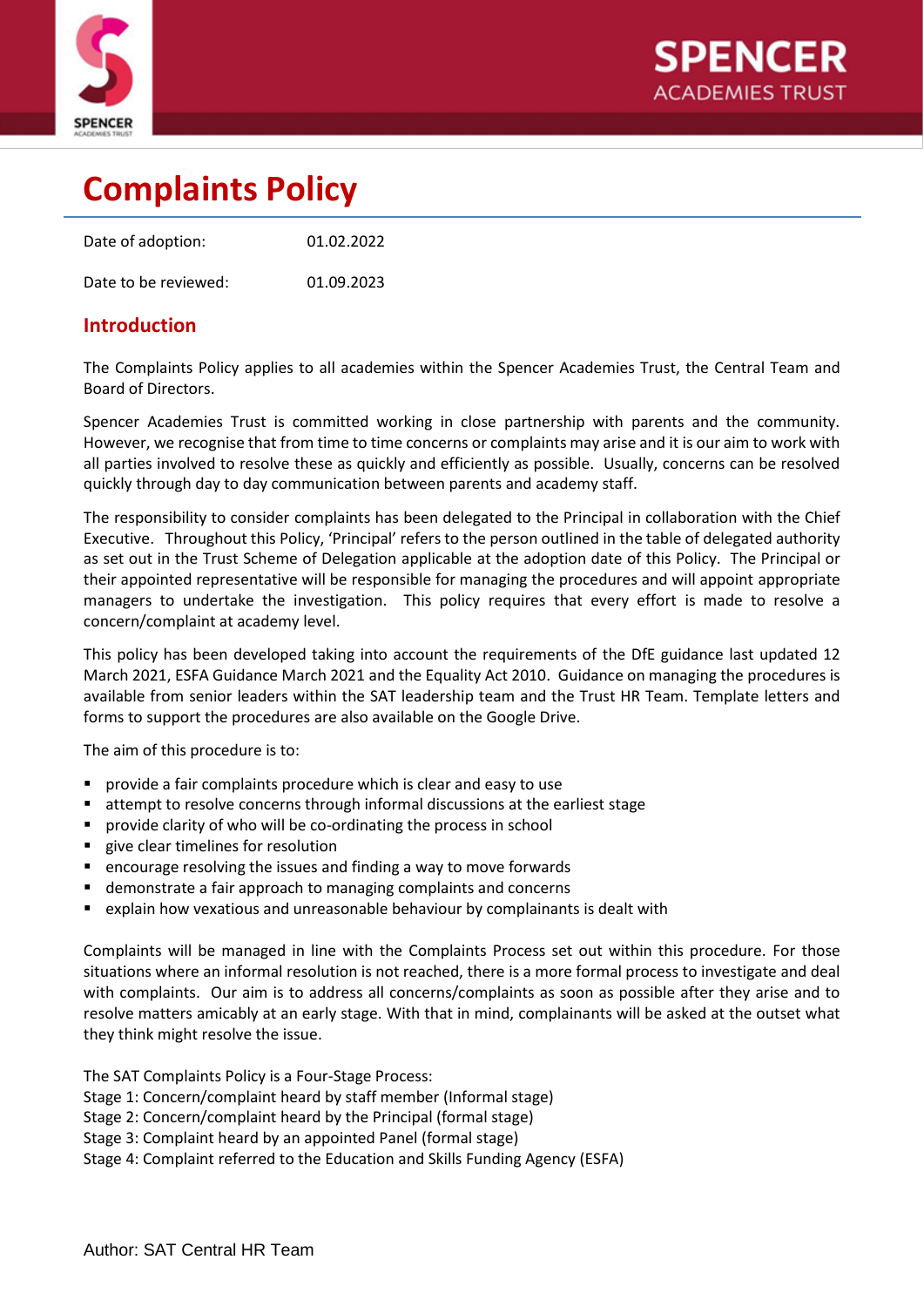

The table entitled 'Management of Stages' sets out who will be involved in the management of the complaint depending on the stage it has reached.

#### **Trust and Academy Policies**

When the Trust adopts or approves a policy, and the academy puts the policy into operation, that is part of the day to day running of the academy. If there is an objection to a policy, this is a matter that needs to be referred back to the Trust or Principal. It is separate to the complaint process.

Day to day operational decisions about curriculum and timetabling should be referred to the Principal for review. They are operational decisions that are expected of Principals and senior leaders by virtue of the Contract of Employment and expectations set out by the Department for Education.

#### **Who can make a complaint?**

The complaints process exists to enable parents, carers, pupils, former pupils, advocates and other individuals to complain about the application of policies, concerns about treatment or mistreatment or issues relating to prejudicial decisions to be properly reviewed in school and by an independent panel appointed by the Trust.

Unless complaints are dealt with under separate statutory procedures (such as appeals relating to exclusions or admissions), we will use this complaints procedure. Please see the table entitled 'Complaints that are dealt with under other statutory procedures'.

#### **The difference between a concern and a complaint**

A concern may be defined as '*an expression of worry or doubt over an issue considered to be important for which reassurances are sought'*.

A complaint may be defined as '*an expression of dissatisfaction however made, about actions taken or a lack of action*'.

If you have difficulty discussing a concern with a particular member of staff, we will respect your views. In these cases, discuss the matter with the Principal or member of the leadership team and arrangements can be made to refer you to another staff member. Similarly, if the employee directly involved feels unable to deal with a concern, arrangements will be made to refer you to another staff member. The member of staff may be more senior but does not have to be. The ability to consider the concern objectively and impartially is more important.

We understand however, that there are occasions when people would like to raise their concerns formally. In this case, the Trust and individual Academy will attempt to resolve the issue internally, through the stages outlined within the complaints procedure.

#### **How to raise a concern or make a complaint**

A concern or complaint can be made in person, in writing or by telephone. They may also be made by a third party acting on behalf of a complainant, as long as they have appropriate consent to do so.

Complaints against employees (except the Principal) should be made in the first instance, to the Principal via the academy office*.*

Complaints that involve or are about the Principal or member of the Trust central team should be addressed to the Chief Executive Officer, via the Trust office.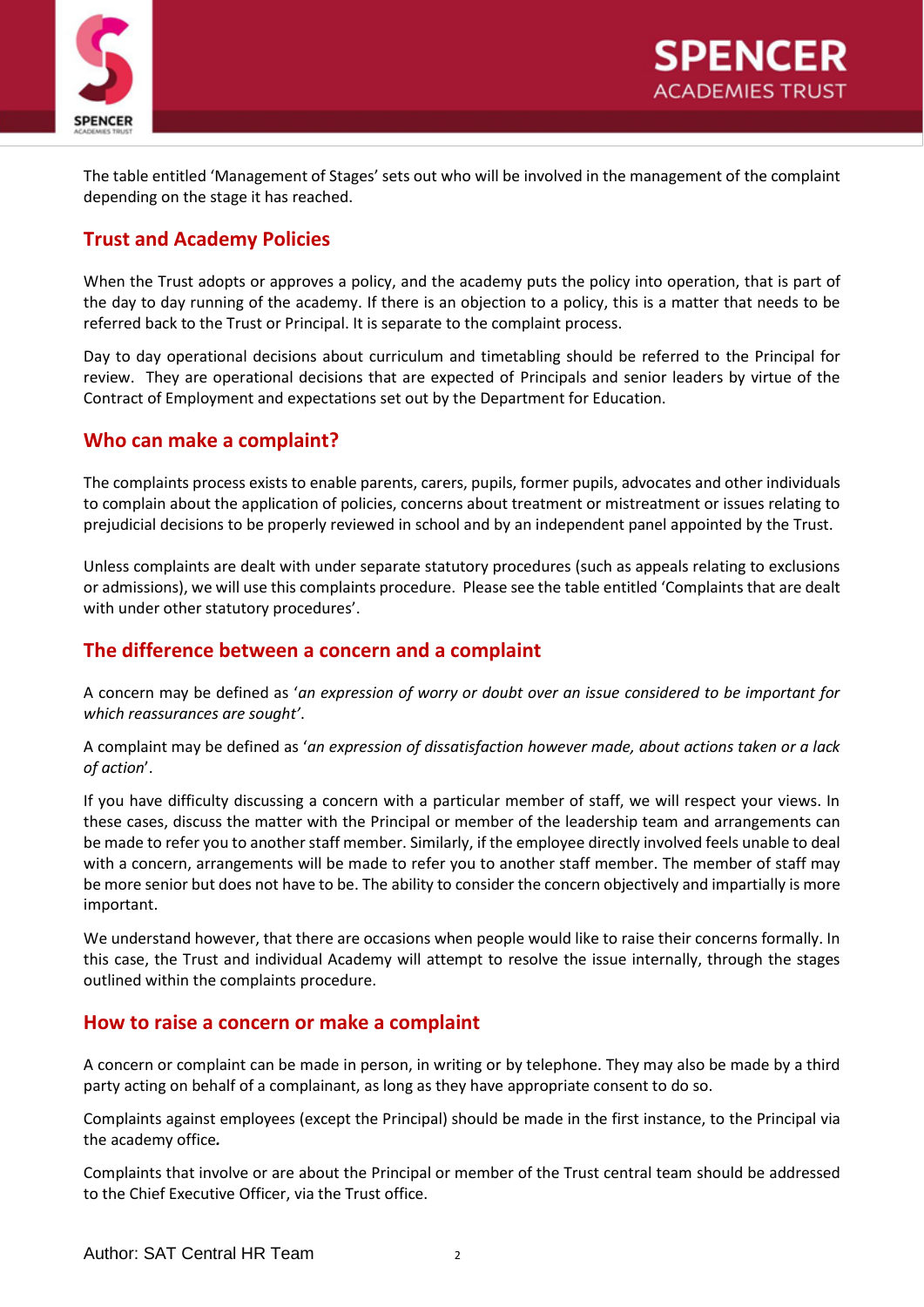



Complaints about the Chair of Governors, any individual governor or the whole governing Board should be addressed to the Head of Governance via the Trust office.

Complaints about the Chief Executive Officer (CEO) or Trust Board Member, should be addressed to the, Chair of Board of Directors, via the trust office.

In all cases the complaint should be marked as Private and Confidential.

A template complaint form is included at the end of this procedure. If you require help in completing the form, please contact the academy office. You can also ask a third-party organisation for example like the Citizens Advice to help you.

In accordance with equality law, we will consider making reasonable adjustments if required, to enable complainants to access and complete this complaints procedure. For instance, providing information in alternative formats, assisting complainants in raising a formal complaint or holding meetings in accessible locations.

#### **Anonymous complaints**

We will not normally investigate anonymous complaints. However, the Principal in conjunction with the Trust, if appropriate, will determine whether the complaint warrants an investigation.

#### **Unreasonable actions and unacceptable behaviours**

Spencer Academies Trust defines unreasonable actions as that which hinders our consideration of complaints because of the frequency or nature of the complainant's contact with the academy, such as, if the complainant:

- refuses to articulate their complaint or specify the grounds of a complaint or the outcomes sought by raising the complaint, despite offers of assistance
- refuses to co-operate with the complaints investigation process
- refuses to accept that certain issues are not within the scope of the complaints procedure
- insists on the complaint being dealt with in ways which are incompatible with this procedure or good practice
- introduces trivial or irrelevant information which they expect to be taken into account and commented on
- raises large numbers of detailed but unimportant questions, and insists they are fully answered, often immediately and to their own timescales
- makes unjustified complaints about staff who are trying to deal with the issues, and seeks to have them replaced
- changes the basis of the complaint as the investigation proceeds
- repeatedly makes the same complaint (despite previous investigations or responses concluding that the complaint is groundless or has been addressed)
- refuses to accept the findings of the investigation where the SAT complaint procedure has been fully and properly implemented and completed including referral to the Department for Education
- seeks an unrealistic outcome
- makes excessive demands on time by frequent, lengthy and complicated contact with employees regarding the complaint in person, in writing, by email, by telephone while the complaint is being dealt with
- uses threats to intimidate
- uses abusive, offensive or discriminatory language or violence
- knowingly provides falsified information
- publishes unacceptable information on social media or other public forums.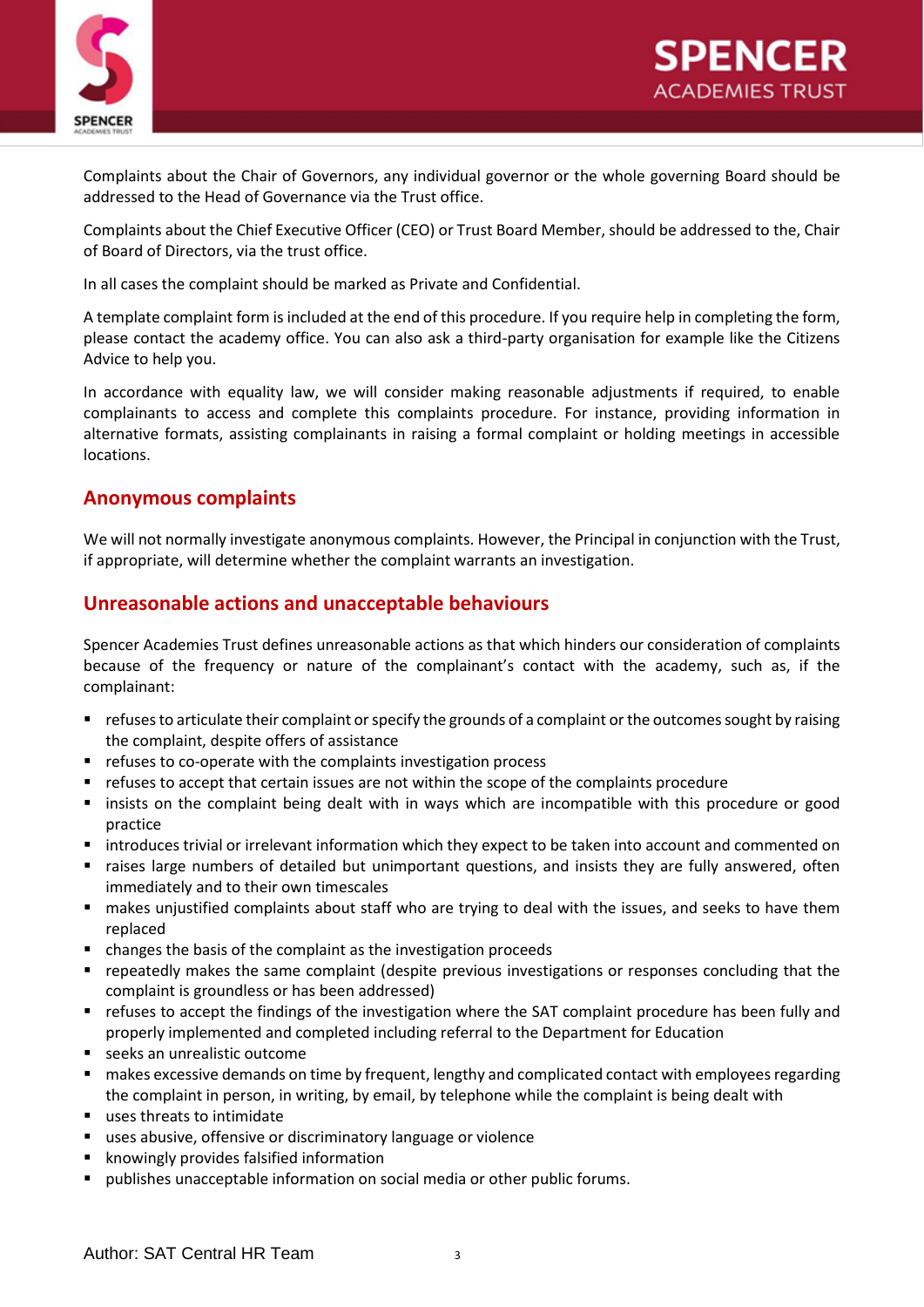



Complainants should try to limit their communication with the academy to that which relates to their complaint, while the complaint is being progressed. It is not helpful if repeated correspondence is sent (either by letter, phone, email or text), as it could delay the outcome being reached.

Whenever possible, the Principal will discuss any concerns with the complainant informally before applying an 'unreasonable' marking. If, however, the behaviour continues, the Principal will write to the complainant explaining that their behaviour is unreasonable and ask them to change it. For complainants who excessively cause a significant level of disruption, we may specify methods of communication and limit the number of contacts in a communication plan. This will be reviewed after six months.

Ultimately, if a complainant persists in pursuing a complaint to the point where the Academy /Trust considers that the behaviour of the complainant constitutes harassment, discrimination and/or is threatening or intimidating to the staff of the Academy/Trust, and/or a threat to the welfare or well-being of any child at the academy, it may be necessary for the Academy/Trust to take further and proportionate action, including (by way of example) the imposition of a ban on the complainant from contacting the Academy/Trust and/or attending academy premises and/or taking legal action (which may include seeking an injunction or court order), or notifying the Police;

Individuals will have the right to make representations to the Principal/Trust Senior Leader as appropriate in circumstances where a decision to ban them has been made (and, in certain circumstances and where considered appropriate by the Academy/Trust, where a decision to ban is being considered).

#### **Time scales**

Complaints must be raised by the complainant within three months of the incident or, where a series of associated incidents have occurred, within three months of the last of these incidents. We will consider complaints made outside of this time frame if exceptional circumstances apply.

#### **Complaints received outside of term time**

We will consider complaints made outside of term time to have been received on the first school day after the holiday period.

#### **Scope of the complaints policy**

This procedure covers all complaints about any provision of community facilities or services by the Academy/Trust, other than complaints that are dealt with under other statutory procedures, including those listed at the end of the procedure.

If other bodies are investigating aspects of the complaint, for example the police, local authority (LA) safeguarding teams or Tribunals, this may impact on our ability to adhere to the timescales within this procedure or result in the procedure being suspended until those public bodies have completed their investigations. If this happens, we will inform you of a proposed new timescale.

If a complainant commences legal action against the Trust or one of our academies in relation to their complaint, we will consider whether to suspend the complaints procedure until legal proceedings have concluded.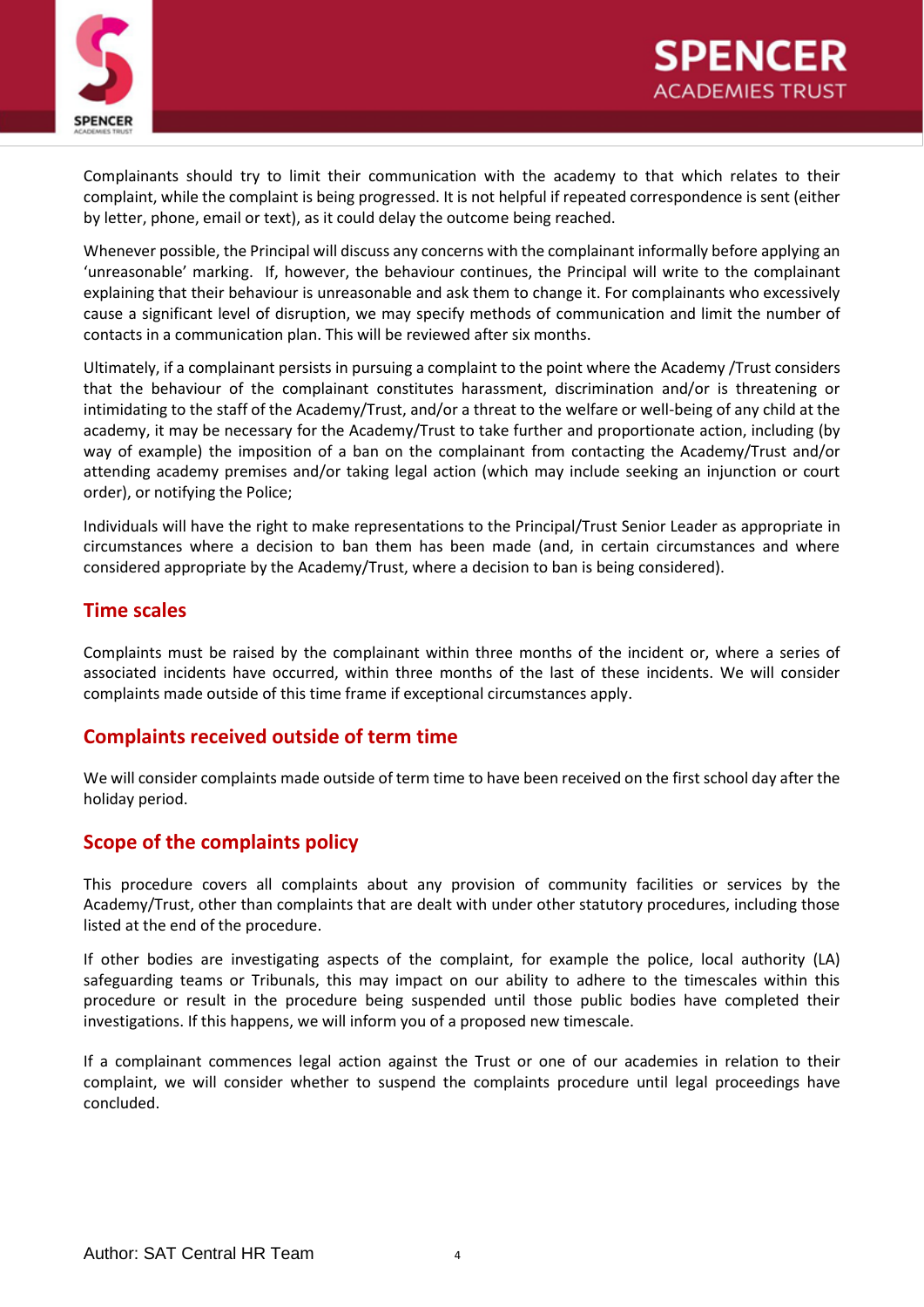

### **Resolving complaints**

At each stage in the procedure, Spencer Academies Trust wants to resolve the complaint. If appropriate, we will acknowledge that the complaint is upheld in whole or in part. In addition, we may offer one or more of the following:

- an explanation
- an admission that the situation could have been handled differently or better
- an assurance that we will try to ensure the event complained of will not recur
- an explanation of the steps that have been or will be taken to help ensure that it will not happen again and an indication of the timescales within which any changes will be made
- an undertaking to review academy policies in light of the complaint
- an apology.

If it is considered that mediation would be helpful in resolving the issue, a mediation meeting may be convened between the complainant and appropriate staff. The aim of which will be to identify an agreed solution to the issues raised by the complainant. A summary note of proceedings will be taken. A copy of the note will be provided to the complainant.

The Chair will consider the outcome from the mediation meeting and will write to the complainant confirming the actions agreed at and/or any outcome from the meeting. Mediation may take place at any stage of the procedure.

#### **Withdrawal of a complaint**

If a complainant wants to withdraw their complaint, we will ask them to confirm this in writing.

#### **Stage 1 – Informal complaints**

It is to be hoped that most concerns can be expressed and resolved on an informal basis. Concerns should be raised with either the class teacher, year head / subject head or Principal. Complainants should not approach individual governors to raise concerns or complaints.

At the conclusion of their investigation, the appropriate person investigating the complaint will provide an informal written response where possible within 10 working days of the date of receipt of the complaint. If the issue remains unresolved, the next step is to make a formal complaint within 5 working days of stage 1 being concluded.

#### **Stage 2 – Formal complaints**

Formal complaints must be made to the Principal (unless they are about the Principal), via the school office. This may be done in person or in writing (preferably on the Complaint Form).

The Principal will record the date the complaint is received and will acknowledge receipt of the complaint in writing (either by letter or email) within 5 working days.

Within this response, the Principal or the appointed representative (this may be a Trust Senior Leader) will seek to clarify the nature of the complaint, ask what remains unresolved and what outcome the complainant would like to see. The principal (or Trust Senior Leader) can consider whether a face to face meeting is the most appropriate way of doing this.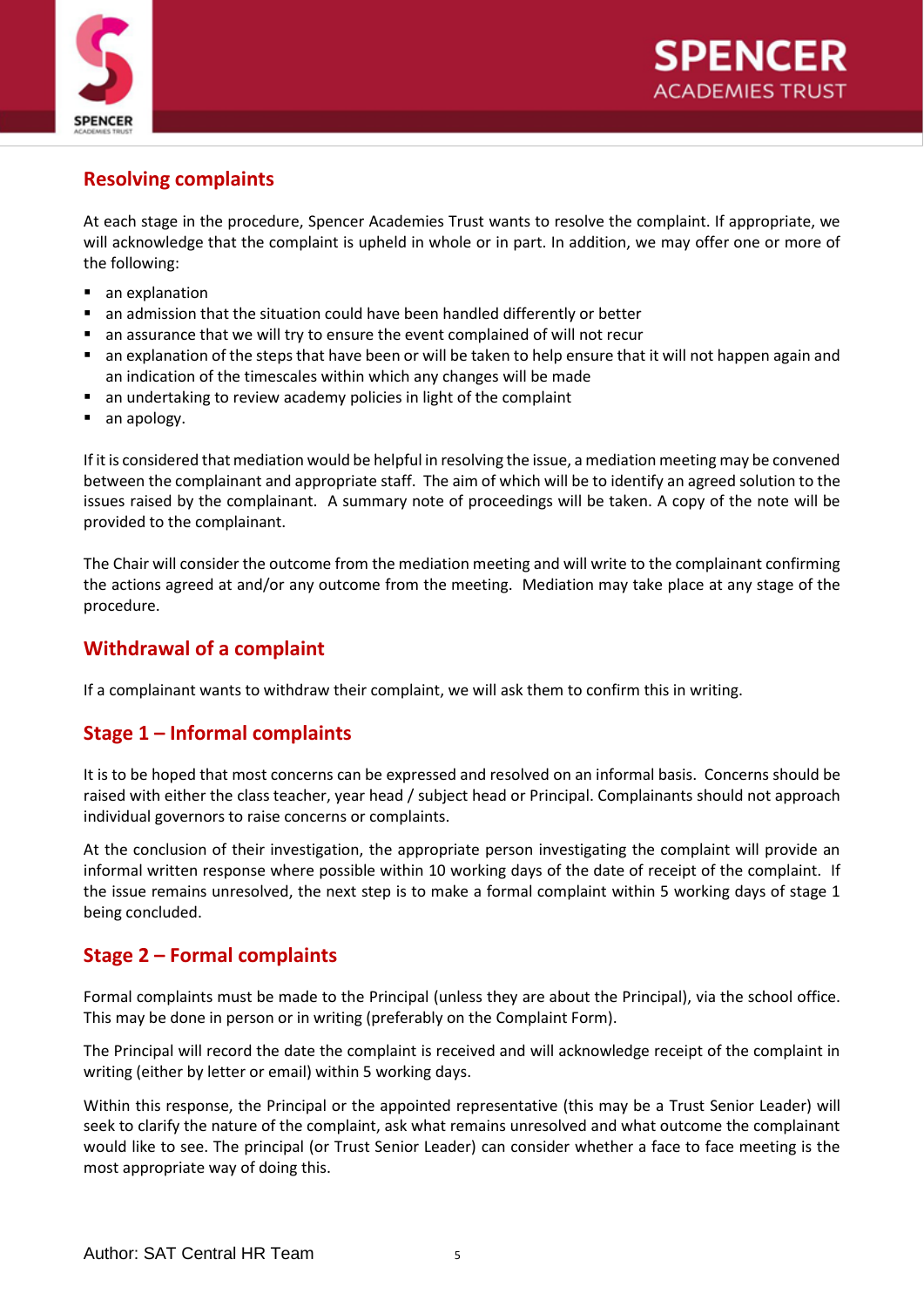

If the matter is within the scope of the complaint policy, it is important that the right person to investigate is identified. The Principal will look within the resources of the Academy or wider Trust if appropriate, but in exceptional circumstances it may be necessary to seek an external, neutral third party to undertake this role. The Trust has discretion to appoint this person, and to notify the complainant about who the person is and reasons for the decision.

If the complaint is about an employee, a HR process will be followed. That is outside the scope of this complaints policy.

#### **Investigation**

The Principal may delegate the investigation to another member of the academy senior leadership team or suitable investigating officer but not the decision to be taken.

During the investigation, the Principal (or investigator) will:

- if necessary, interview those involved in the matter and/or those complained of, allowing them to be accompanied if they wish
- keep a written record of any meetings/interviews in relation to their investigation.

At the conclusion of their investigation, the Principal will provide a formal written response within 20 working days of the date of receipt of the complaint. If the Principal is unable to meet this deadline, they will provide the complainant with an update and revised response date.

The response will detail any actions taken to investigate the complaint and provide a full explanation of the decision made and the reason(s) for it. Where appropriate, it will include details of actions that will be taken to resolve the complaint.

The Principal will advise the complainant of how to escalate their complaint should they remain dissatisfied with the outcome of Stage 2.

If the complaint is about the Principal, or a member of the governing board (including the Chair or Vice-Chair), the CEO will appoint a Trust Senior Leader to complete all the actions at Stage 3.

#### **Records**

The records of a complaint process are subject to the Data Protection Act 2018 and other statutory requirements. There is an obligation to keep appropriate records. The Investigating Officer will collect and keep records of meetings as necessary. When the investigating officer writes their report, they may decide to combine their notes into that report, and destroy original copies. They may decide to summarise their notes in the report and keep original copies. This will be specified in any report.

Schools keep necessary records and not a note of every meeting or discussion that is held between school staff or with parents, carers and pupils. To try and retain a record of every interaction or discussion about a pupil would be impossible on a daily basis. On occasion emails may also be deleted as part of the retention and information management process.

#### **Stage 3 – Panel Meeting**

If the complainant is dissatisfied with the outcome at Stage 2 and wishes to take the matter further, they can escalate the complaint to Stage 3 – a panel meeting consisting of up to three people who were not directly involved in the matters detailed in the complaint with one panel member who is independent of the management and running of the academy (this may be a Trust leader or Leader from another Academy within the Trust). This is the final stage of the SAT complaints policy.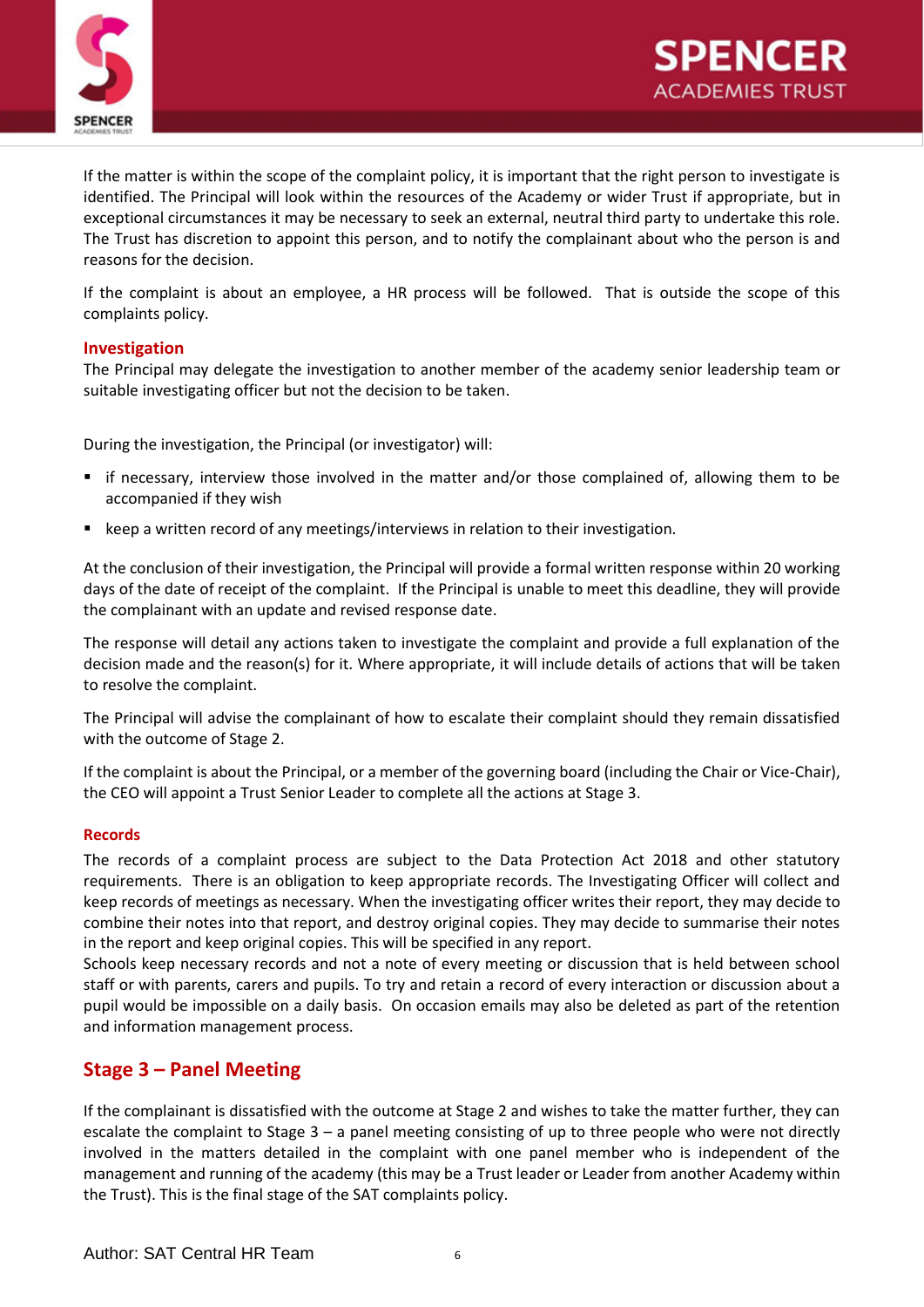

### **Right to Seek a Panel**

Following an investigation, or an outcome, either the complainant or the person complained about, can seek to take the matter to a panel hearing if they disagree with the outcome of the investigator's report and recommendations.

#### **Procedure for Stage 3**

A request to escalate to Stage 3 must be made to the Chief Executive Officer, via the Trust office, within 5 working days of receipt of the Stage 2 response.

The CEO will record the date the complaint is received and acknowledge receipt of the complaint in writing (either by letter or email) within 5 working days. Requests received outside of this time frame will only be considered if exceptional circumstances apply.

#### **Arrangements for the Panel**

We will write to the complainant to inform them of the date of the meeting. We will aim to convene a meeting within 15 working days of receipt of the Stage 3 request. If this is not possible, we will provide an anticipated date and keep the complainant informed.

If the complainant rejects the offer of three proposed dates, without good reason, we will decide when to hold the meeting. It will then proceed in the complainant's absence on the basis of written submissions from both parties.

A complainant may bring someone along to the panel meeting to provide support. This can be a relative or friend. Generally, we do not encourage they bring legal representatives to the meeting. If an employee is called as a witness in a complaint meeting, they may wish to be accompanied by a colleague or trade union representative. Representatives from the media are not permitted to attend.

### **Material for the Panel Meeting**

At least 10 working days before the meeting, we will:

- confirm and notify the complainant of the date, time and venue of the meeting, ensuring that, if the complainant is invited, the dates are convenient to all parties and that the venue and proceedings are accessible
- request copies of any further written material to be submitted to the panel at least 7 working days before the meeting.

Any written material will be circulated to all parties at least 5 working days before the date of the meeting. The panel will not normally accept, as evidence, recordings of conversations that were obtained covertly and without the informed consent of all parties being recorded.

The panel will also not review any new complaints at this stage or consider evidence unrelated to the initial complaint to be included. New complaints must be dealt with from Stage 1 of the procedure.

#### **The Panel Meeting**

The meeting will be held in private. Electronic recordings of meetings or conversations are not normally permitted unless a complainant's own disability or special needs require it. Prior knowledge and consent of all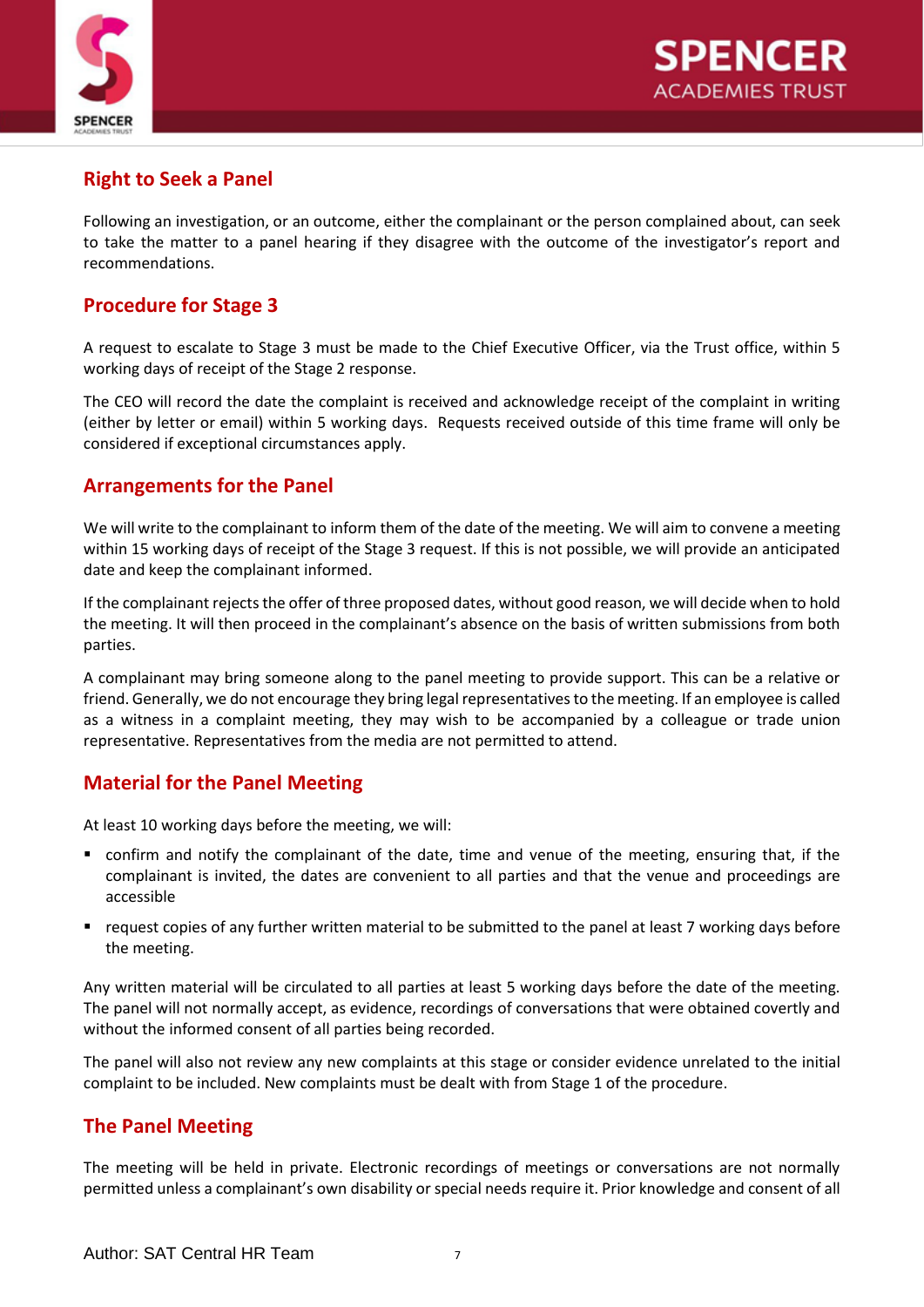

parties attending must be sought before meetings or conversations take place. Consent will be recorded in any minutes taken.

PENCE

ACADEMIES TRUST

The committee will consider the complaint and all the evidence presented. The panel can:

- uphold the complaint in whole or in part
- dismiss the complaint in whole or in part.

If the complaint is upheld in whole or in part, the panel will:

- decide on the appropriate action to be taken to resolve the complaint
- where appropriate, recommend changes to systems or procedures to prevent similar issues in the future.

The Chair of the panel will provide the complainant and academy with a full explanation of their decision and the reason(s) for it, in writing, within 10 working days. The letter to the complainant will include details of how to contact the Education and Skills Funding Agency (ESFA) if they are dissatisfied with the way their complaint has been handled.

The response will detail any actions taken to investigate the complaint and provide a full explanation of the decision made and the reason(s) for it. Where appropriate, it will include details of actions the Academy / Trust will take to resolve the complaint.

The panel will ensure that those findings and recommendations are sent by electronic mail or otherwise given to the complainant and, where relevant, the person complained about. Furthermore, they will be available for inspection on the academy premises.

A written record will be kept of all complaints, and of whether they are resolved at the preliminary stage or proceed to a panel meeting, along with what actions have been taken, regardless of the decision.

All correspondence statements and records relating to individual complaints will be kept confidential, except where the Secretary of State or a Board conducting an inspection under section 109 of the 2008 Act requests access to them.

#### **Complaints escalated to the Trust**

If a complaint is escalated to Spencer Academies Trust or if a complainant wishes to complain directly about the Trust, then the complaint should be sent to the CEO to be investigated.

An Independent Investigating Officer can be appointed. The investigation will focus on the matters raised in the complaint.

The CEO will write to the complainant acknowledging the complaint within 5 working days of the date that the written request was received. The acknowledgement will confirm that the complaint will now be investigated under Stage 2 (taking into account the nature of the complaint and the actions already taken by the complainant to address their concerns informally) of this Complaints Policy and will confirm the date for providing a response to the complainant.

Following the investigation, the CEO will write to the complainant confirming the outcome within 20 working days of the date that the letter was received. If this time limit cannot be met, the CEO will write to the Complainant explaining the reason for the delay and providing a revised date.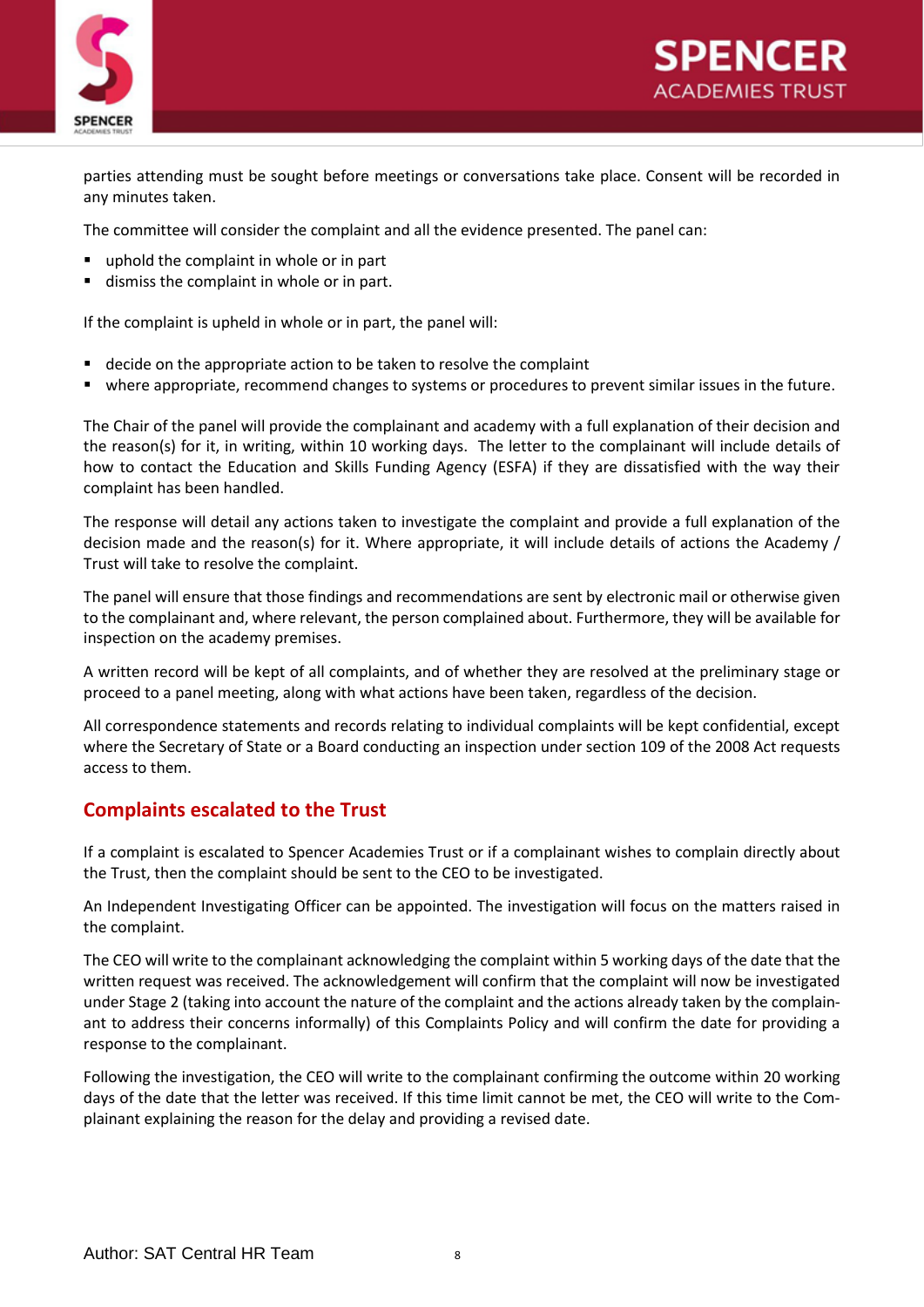



### **Complaint about the CEO, Member of the Trust Central Team or Board Member**

If the complaint concerns the CEO or Board Member, the complaint should be investigated by the Chair of the Trust Board. If a formal complaint form is received about the Chair, the complaint will be referred to the Vice Chair for investigation

Where the Chair of the Trust Board has investigated the complaint, they will write the letter of outcome to the Complainant within 20 working days and provide a copy to the CEO.

If the complainant is not satisfied with the outcome of the previous stage, the complainant should write to the Head of Governance within 5 working days of receipt of the response asking for the complaint to be heard before a Complaint Panel.

The Head of Governance will record the date the complaint is received and acknowledge receipt of the complaint in writing (either by letter or email) within 5 working days. Requests received outside of this time frame will only be considered if exceptional circumstances apply.

#### **Arrangements for the Trust Complaint Panel Procedure**

The Head of Governance will write to the complainant to inform them of the date of the meeting. They will aim to convene a meeting within 15 working days of receipt of the Stage 2 request. If this is not possible, we will provide an anticipated date and keep the complainant informed.

If the complainant rejects the offer of three proposed dates, without good reason, the Head of Governance will decide when to hold the meeting. It will then proceed in the complainant's absence on the basis of written submissions from both parties.

If the complaint is:

- jointly about the Chair and Vice Chair or
- the entire trust Board or
- the majority of the trust Board

Stage 3 will be heard by an independent panel. The Complaint Panel will consist of up to three members. None of the members of the Complaint Panel will have been involved in the incidents or events which led to the complaint or have been involved in dealing with the complaint in the previous stages, or have any detailed prior knowledge of the complaint.

One of the Panel members will be independent of the management and running of the Trust. This means that the independent Complaint Panel member will not be a Board Member or an employee of the Trust.

A complainant may bring someone along to the panel meeting to provide support. This can be a relative or friend. Generally, we do not encourage either party to bring legal representatives to the meeting. However, there may be occasions when legal representation is appropriate.

If a trust employee is called as a witness in a complaint meeting, they may wish to be accompanied by a colleague or a trade union representative. Representatives from the media are not permitted to attend.

Complaints about an employee will not generally be handled under this complaints procedure. Complainants will be advised that any employee conduct complaints will be considered under the SAT disciplinary policy, if appropriate, but outcomes will not be shared with them.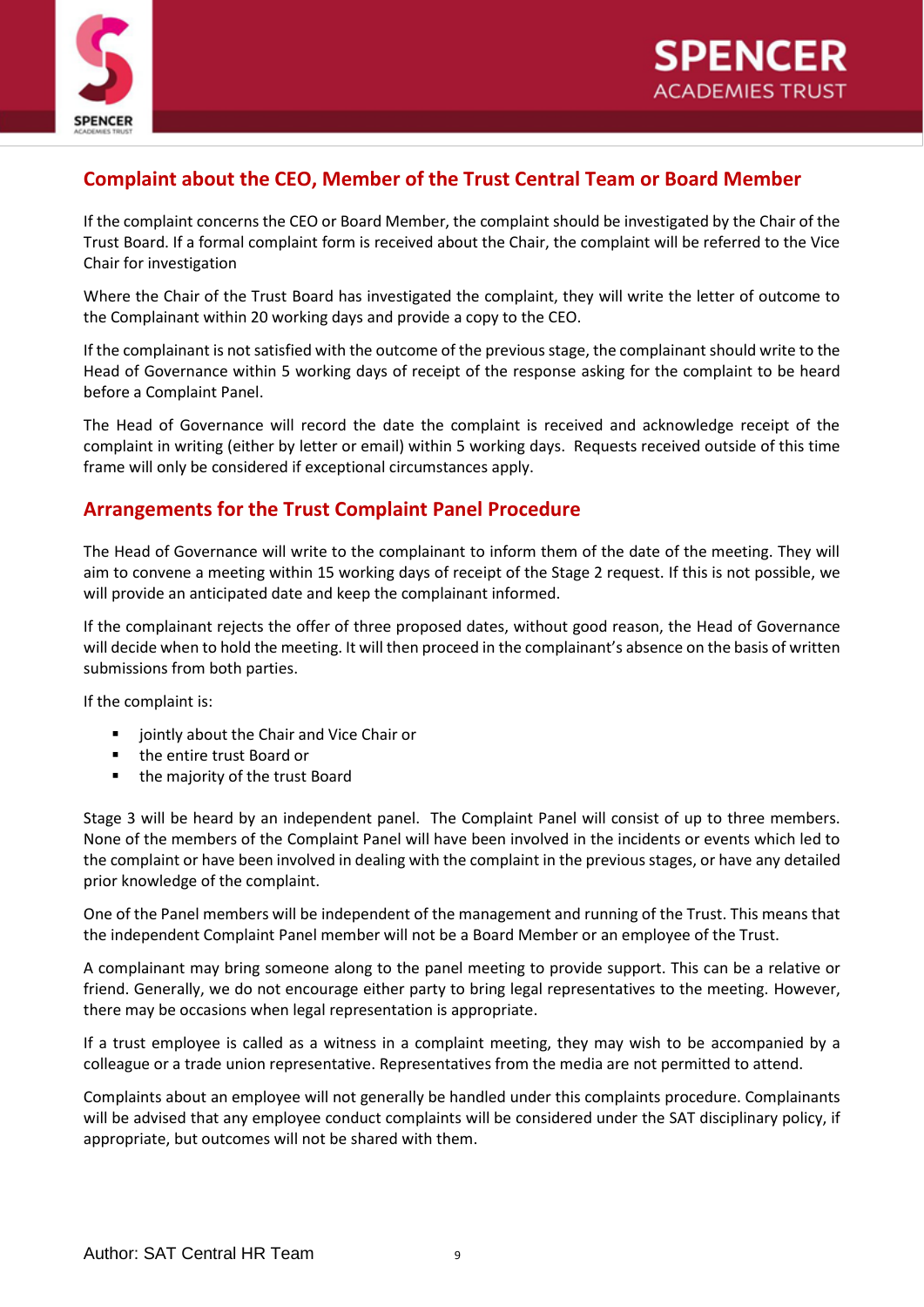

### **Material for the Panel Meeting**

At least 10 working days before the meeting, we will:

- confirm and notify the complainant of the date, time and venue of the meeting, ensuring that, if the complainant is invited, the dates are convenient to all parties and that the venue and proceedings are accessible
- request copies of any further written material to be submitted to the committee at least 7 working days before the meeting.

Any written material will be circulated to all parties at least 5 working days before the date of the meeting. The committee will not normally accept, as evidence, recordings of conversations that were obtained covertly and without the informed consent of all parties being recorded.

The panel will also not review any new complaints at this stage or consider evidence unrelated to the initial complaint to be included. New complaints must be dealt with from Stage 1 of the procedure.

#### **The Trust Panel Meeting**

The meeting will be held in private. Electronic recordings of meetings or conversations are not normally permitted unless a complainant's own disability or special needs require it. Prior knowledge and consent of all parties attending must be sought before meetings or conversations take place. Consent will be recorded in any minutes taken.

The committee will consider the complaint and all the evidence presented. The panel can:

- uphold the complaint in whole or in part
- dismiss the complaint in whole or in part

If the complaint is upheld in whole or in part, the panel will:

- decide on the appropriate action to be taken to resolve the complaint
- where appropriate, recommend changes to systems or procedures to prevent similar issues in the future.

The Chair of the panel will provide the complainant and the Trust with a full explanation of their decision and the reason(s) for it, in writing, within 10 working days. The letter to the complainant will include details of how to contact the Education and Skills Funding Agency (ESFA) if they are dissatisfied with the way their complaint has been handled by the Trust.

The response will detail any actions taken to investigate the complaint and provide a full explanation of the decision made and the reason(s) for it. Where appropriate, it will include details of actions the Trust will take to resolve the complaint.

The panel will ensure that those findings and recommendations are sent by electronic mail or otherwise given to the complainant and, where relevant, the person complained about. Furthermore, where appropriate they will be available for inspection on the academy premises by the Principal.

A written record will be kept of all complaints, and of whether they are resolved at the preliminary stage or proceed to a panel hearing, along with what actions have been taken, regardless of the decision.

All correspondence statements and records relating to individual complaints will be kept confidential, except where the Secretary of State or a Board conducting an inspection under section 109 of the 2008 Act requests access to them.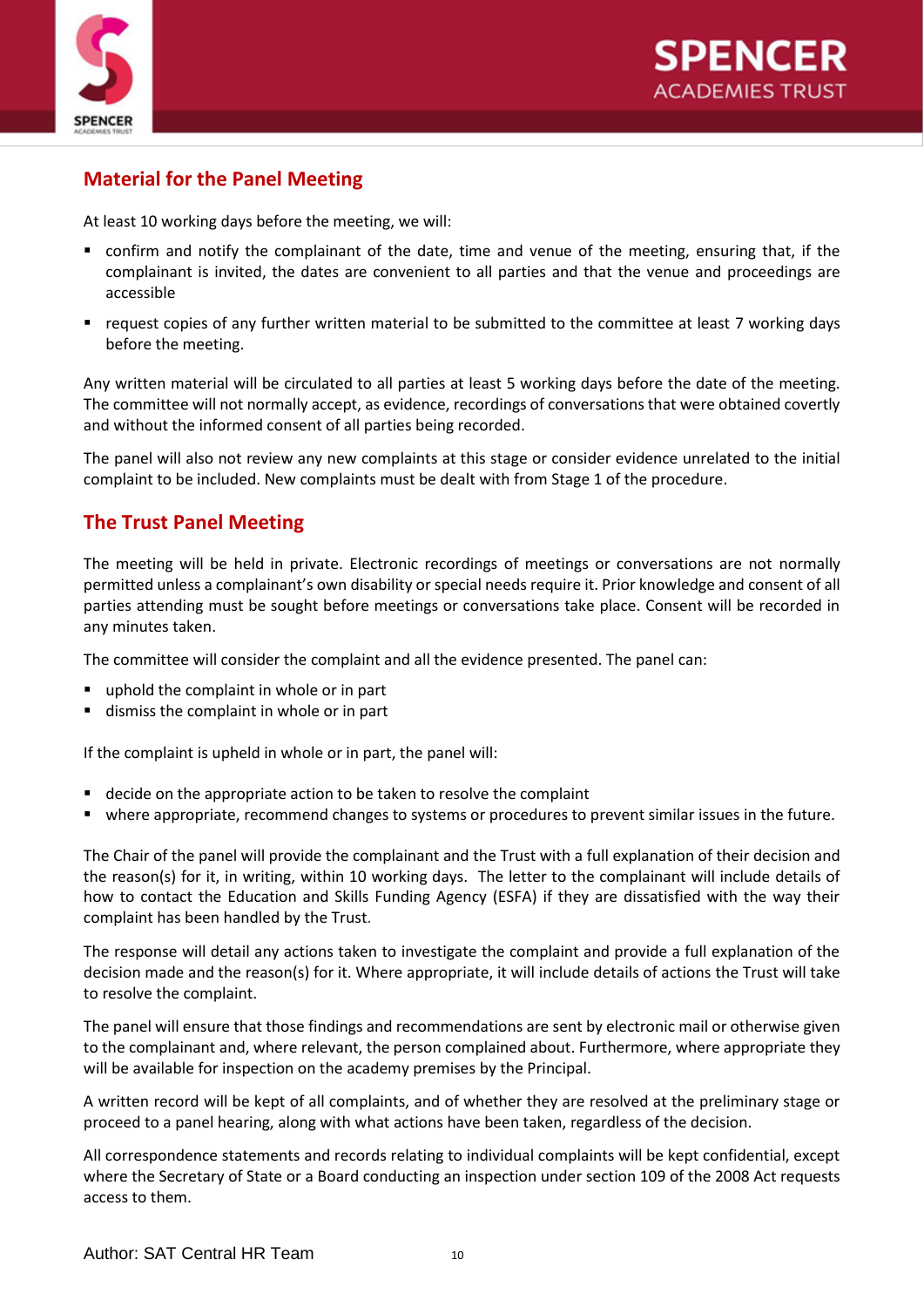

### **Data Protection**

Prior to commencing any investigation, it is necessary for the complainant to give consideration to what personal data that they are content to be shared with an investigating officer. Attached to the complaint form is consent to share material to enable an investigation to be undertaken.

If the complainant does not give consent to share information, it is important to note that the scope of the complaint may be limited and, therefore, the actions available to conclude the complaints process may also be limited. In some instances, the complaint may not be able to proceed. The complainant will be informed if this is the case to give an opportunity to consider consent to share the material again.

The same complaints process will be applied to Data Protection issues. A written outcome will be provided. If the academy does not comply with a Subject Access Request within 1 month (subject to any extension), or refuses all or part of the request, written reasons will be provided, setting out the principles for the refusal.

However, if you feel that the academy has not dealt with your matter satisfactorily you can complain to the Information Commissioner.

- By post: Customer Contact, Information Commissioner's Office, Wycliffe House, Water Lane, Wilmslow, SK9 5AF.
- Or by email: [casework@ico.org.uk](mailto:casework@ico.org.uk)
- More information is on the ICO website [www.ico.org.uk/](http://www.ico.org.uk/)

#### **Next Steps**

If the complainant believes the Academy / Trust did not handle their complaint in accordance with the published complaints procedure or they acted unlawfully or unreasonably in the exercise of their duties under education law, they can contact the ESFA.

The ESFA will not normally reinvestigate the substance of complaints or overturn any decisions made by the Academy / Trust. They will consider whether the Academy / Trust has adhered to education legislation and any statutory policies connected with the complaint and whether they have followed [Part 7 of the Education](http://www.legislation.gov.uk/uksi/2010/1997/schedule/1/made)  [\(Independent School Standards\) Regulations 2014.](http://www.legislation.gov.uk/uksi/2010/1997/schedule/1/made)

The complainant can refer their complaint to the ESFA online at: [www.education.gov.uk/contactus,](http://www.education.gov.uk/contactus) by telephone on: 0370 000 2288 or by writing to: Academy Complaints and Customer Insight Unit, Education and Skills Funding Agency, Cheylesmore House, 5 Quinton Road, Coventry, CV1 2WT

#### **Vexatious Complaints**

If properly followed, a good complaints procedure will limit the number of complaints that become protracted. However, there will be occasions when, despite all stages of the procedures having been followed, the complainant remains dissatisfied. If the complainant tries to reopen the same issue, the Principal is able to inform them in writing that the procedure has been exhausted and that the matter is now closed. Also see the section above on unreasonable actions and unacceptable behaviours.

#### **Duplicate complaints**

If we have resolved a complaint under this procedure and receive a duplicate complaint on the same subject from a partner, family member or other individual, we will assess whether there are aspects that we hadn't previously considered, or any new information we need to take into account.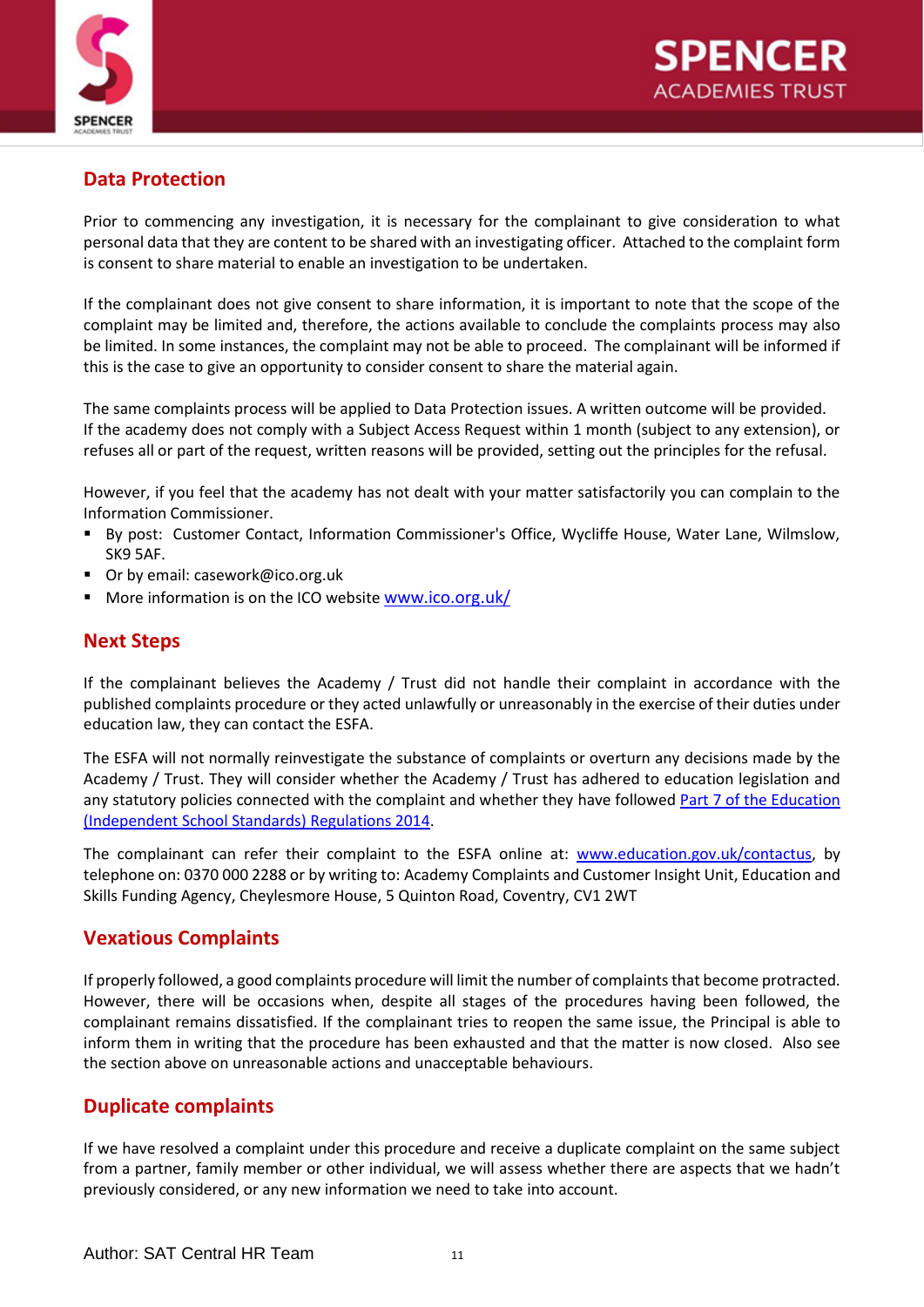



If we are satisfied that there are no new aspects, we will:

- Tell the new complainant that we have already investigated and responded to this issue, and the local process is complete
- Direct them to the DfE if they are dissatisfied with our original handling of the complaint
- If there are new aspects, we will follow this procedure again.

#### **Complaint campaigns**

There can be occasions where the academy receives large volumes of complaints from multiple sources. In these cases, we reserve our right to treat this as a complaints campaign and as such we may choose to manage these complaints as a whole and produce a single statement which is shared with all complainants.

Although the subject matter of the complaint will be taken seriously and fully investigated, the issue will not be investigated repeatedly without good reason. In the event of a complaint which is identified as a part of a series of near identical complaints, the following process will be followed:

- The complainant begins the complaints process as usual.
- The Principal identifies that this complaint is one of many very similar complaints.
- A single letter of response is prepared.
- **This letter of response is shared with each complainant.**
- Complainants will have an opportunity to appeal the outcome of the complaint.

As there may be a high number of complainants and therefore a high number of appeals received, appeals may also be managed as a whole and as such the procedure will be varied. It will not be possible for all complainants to attend an appeal meeting, however an opportunity to submit additional information will be provided.

#### **Complaints about a decision to ban persons from Trust premises**

Members of the public (including parents) do not have an automatic right of access or entry to academy premises. The priority of the academy will always be to ensure that academy premises are a safe place for pupils, staff and other members of the academy community.

The Principal has the absolute right to request any person whose behaviour is a cause for concern to leave the academy premises. Aggressive, abusive or insulting behaviour would be sufficient. The academy will tell the individual in writing if they have (i) been banned or (ii) if they intend to ban them. The person whose behaviour is a cause for concern has the right to present their side. In such cases the academy can either:

(i) ban them temporarily, until the individual has had the opportunity to formally present their side; (ii) tell the individual they intend to ban them and invite them to present their side by a set deadline.

After hearing the individual's side, the Principal will decide on the outcome.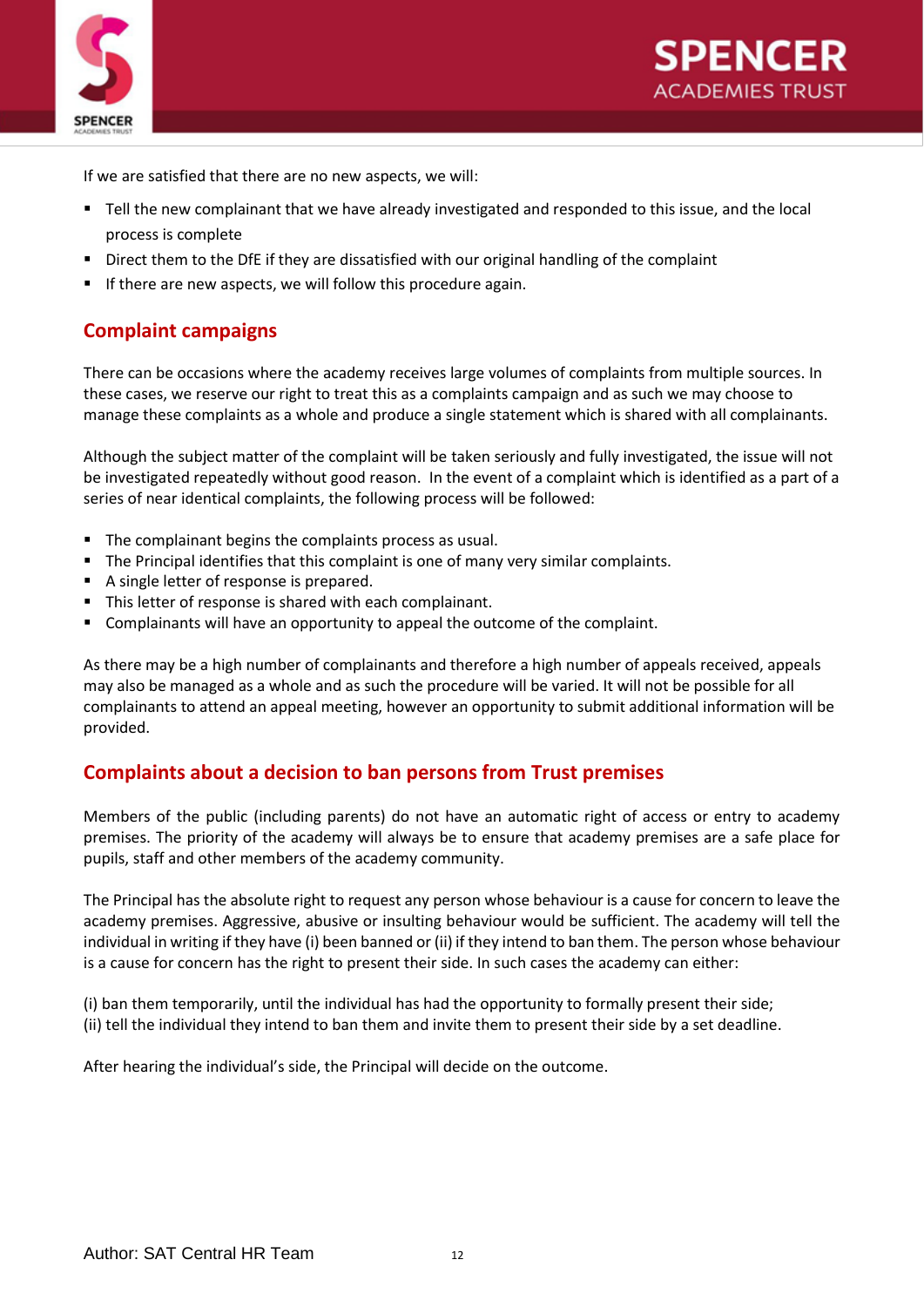



## **Management of Stages:**

## **Complaint against Academy or Academy Employees**

| <b>Complaint relates to</b>                                       | Stage 1<br><b>Informal</b>         | <b>Stage 2</b><br><b>Formal</b><br>Investigating<br><b>Officer</b>            | <b>Stage 3</b><br><b>Complaint Panel</b>                                                                                                                                      |
|-------------------------------------------------------------------|------------------------------------|-------------------------------------------------------------------------------|-------------------------------------------------------------------------------------------------------------------------------------------------------------------------------|
| Pupils, parents or staff<br>(other than the Princi-<br>pal)       | The appropriate<br>member of staff | The Principal or an-<br>other Senior Leader                                   | Up to 3 people who are not directly involved<br>in matters detailed in the complaint, one<br>panel member who is independent of the<br>management and running of the academy. |
| The Principal                                                     | The Principal                      | The CEO or Senior<br>Trust Leader.                                            | Up to 3 people who are not directly involved<br>in matters detailed in the complaint, one<br>panel member who is independent of the<br>management and running of the academy. |
| A Governor or<br>Governors (other than<br>the Chair of Governors) |                                    | The Chair of Gover-<br>nors / Head of Gov-<br>ernance                         | Up to 3 people who are not directly involved<br>in matters detailed in the complaint, one<br>panel member who is independent of the<br>management and running of the academy. |
| The Chair of Governors                                            |                                    | Chief Executive Of-<br>ficer / Trust Senior<br>Leader / Head of<br>Governance | Up to 3 people who are not directly involved<br>in matters detailed in the complaint, one<br>panel member who is independent of the<br>management and running of the academy. |
| The whole Board of<br>Governors                                   |                                    | Chief Executive Of-<br>ficer / Trust Senior<br>Leader / Head of<br>Governance | Up to 3 people who are not directly involved<br>in matters detailed in the complaint, one<br>panel member who is independent of the<br>management and running of the academy. |

## **Complaint against Trust or Trust Officer**

| <b>Complaint relates to</b>                                   | Stage 1<br><b>Informal</b>        | <b>Stage 2</b><br>Formal               | Stage 3                                       |
|---------------------------------------------------------------|-----------------------------------|----------------------------------------|-----------------------------------------------|
|                                                               |                                   | <b>Investigating</b><br><b>Officer</b> | <b>Complaint Panel</b>                        |
| <b>Academy Trust Officer</b><br>(other than the CEO)          | Trust Manager as<br>appropriate.  | Senior Trust Leader                    | Chief Executive Officer / Senior Trust Leader |
| <b>Chief Executive Officer</b>                                | <b>Chief Executive</b><br>Officer | <b>Chair of Trust Board</b>            | Panel appointed of independent members        |
| Trust Director (other<br>than the Chair)                      |                                   | <b>Chair of Trust Board</b>            | Panel appointed of independent members        |
| The Chair of the Trust<br>(or group of Directors<br>he Chair) |                                   | Vice-Chair of the<br>Trust             | Panel appointed of independent members        |
| The whole Board of<br><b>Trust Directors</b>                  |                                   | Independent<br>investigation           | Panel appointed of independent members        |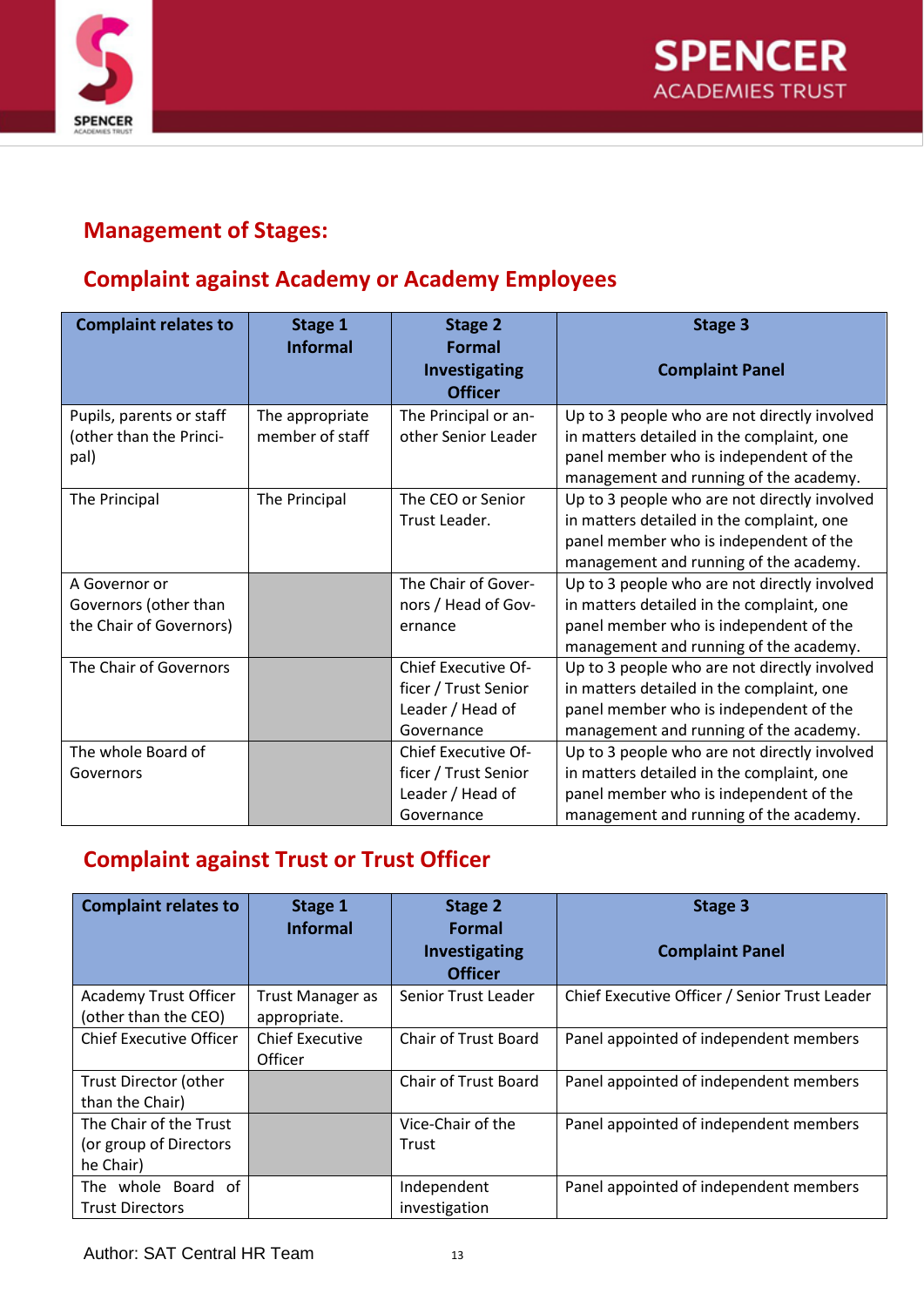



## **Roles and Responsibilities**

### **Complainant**

The complainant will receive a more effective response to the complaint if they:

- explain the complaint in full as early as possible
- co-operate with the academy in seeking a solution to the complaint
- respond promptly to requests for information or meetings or in agreeing the details of the complaint
- ask for assistance as needed
- treat all those involved in the complaint with respect
- **•** refrain from publicising the details of their complaint on social media and respect confidentiality.

#### **Investigator**

The investigator's role is to establish the facts relevant to the complaint by:

- providing a comprehensive, open, transparent and fair consideration of the complaint through:
	- $\circ$  sensitive and thorough interviewing of the complainant to establish what has happened and who has been involved
	- $\circ$  interviewing staff and children/young people and other people relevant to the complaint
	- o consideration of records and other relevant information
	- o analysing information
- liaising with the complainant and the complaints co-ordinator as appropriate to clarify what the complainant feels would put things right.

The investigator should:

- conduct interviews with an open mind and be prepared to persist in the questioning
- keep notes of interviews or arrange for an independent note taker to record minutes of the meeting
- ensure that any papers produced during the investigation are kept securely pending any appeal
- be mindful of the timescales to respond
- prepare a comprehensive report for the Principal or complaints committee that sets out the facts, identifies solutions and recommends courses of action to resolve problems.
- The Principal or complaints panel will then determine whether to uphold or dismiss the complaint and communicate that decision to the complainant, providing the appropriate escalation details.

### **Complaints Co-ordinator**

#### **(this could be the Principal or CEO / Senior Trust Leader or other staff member providing administrative support where appropriate)**

#### **The complaints co-ordinator should:**

- ensure that the complainant is fully updated at each stage of the procedure
- " liaise with staff members, Principal, CEO, Chair of Governors, Chair of Trust or the Clerk (Head of Governance) and to ensure the smooth running of the complaints procedure
- be aware of issues regarding:
	- o sharing third party information
	- $\circ$  additional support. This may be needed by complainants when making a complaint including interpretation support or where the complainant is a child or young person
- keep records.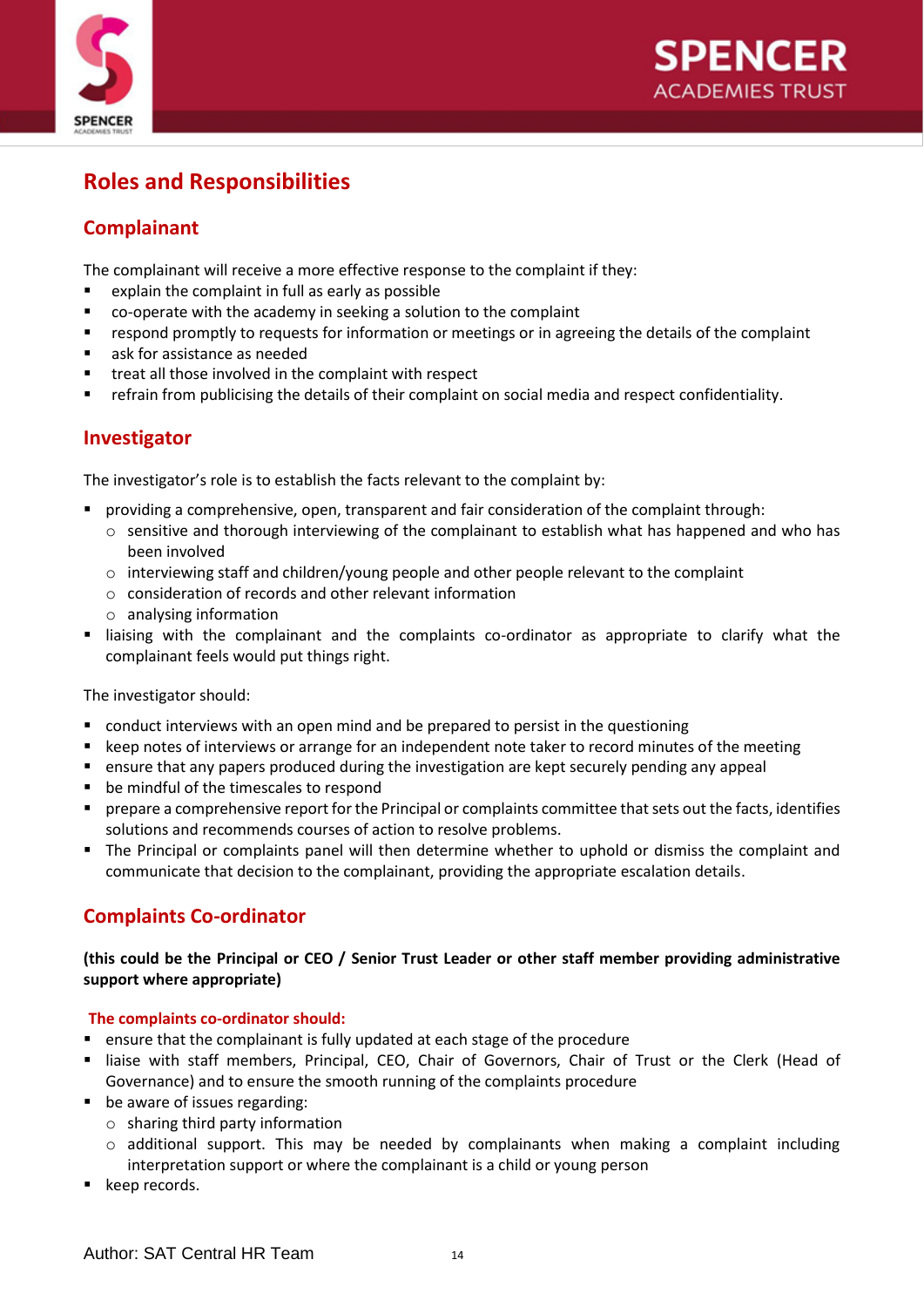



#### **Principal or appointed representative /Clerk to the Trust Board (Head of Governance)**

Is the contact point for the complainant and the panel and should:

- ensure that all people involved in the complaint procedure are aware of their legal rights and duties, including any under legislation relating to school complaints, education law, the Equality Act 2010, the Freedom of Information Act 2000, the Data Protection Act (DPA) 2018 and the General Data Protection Regulations (GDPR)
- set the date, time and venue of the meeting, ensuring that the dates are convenient to all parties (if they are invited to attend) and that the venue and proceedings are accessible
- collate any written material relevant to the complaint (for example: stage 1 paperwork, academy and complainant submissions) and send it to the parties in advance of the meeting within an agreed timescale
- arrange a note taker for the proceedings
- circulate the notes of the meeting
- notify all parties of the panel decision.

#### **Panel Chair**

The chair, who is nominated in advance of the complaint meeting, should ensure that:

- both parties are asked to provide any additional information relating to the complaint by a specified date in advance of the meeting
- the meeting is conducted in an informal manner, is not adversarial, and that, if all parties are invited to attend, everyone is treated with respect and courtesy
- complainants who may not be used to speaking at such a meeting are put at ease. This is particularly important if the complainant is a child/young person
- the remit of the panel is explained to the complainant
- written material is seen by everyone in attendance, provided it does not breach confidentiality or any individual's rights to privacy under the DPA 2018 or GDPR.
- If a new issue arises it would be useful to give everyone the opportunity to consider and comment upon it; this may require a short adjournment of the meeting
- both the complainant and the school are given the opportunity to make their case and seek clarity, either through written submissions ahead of the meeting or verbally in the meeting itself
- the issues are addressed
- key findings of fact are made
- the panel is open-minded and acts independently
- no member of the panel has an external interest in the outcome of the proceedings or any involvement in an earlier stage of the procedure
- a note is taken of the meeting
- they liaise with the Principal, Clerk (and complaints co-ordinator, if the academy has one).

### **Panel Member**

Panel members should be aware that:

- the meeting must be independent and impartial, and should be seen to be so
- No-one may sit on the panel if they have had a prior involvement in the complaint or in the circumstances surrounding it.
- the aim of the meeting should be to resolve the complaint and achieve reconciliation between the academy and the complainant
- We recognise that the complainant might not be satisfied with the outcome if the meeting does not find in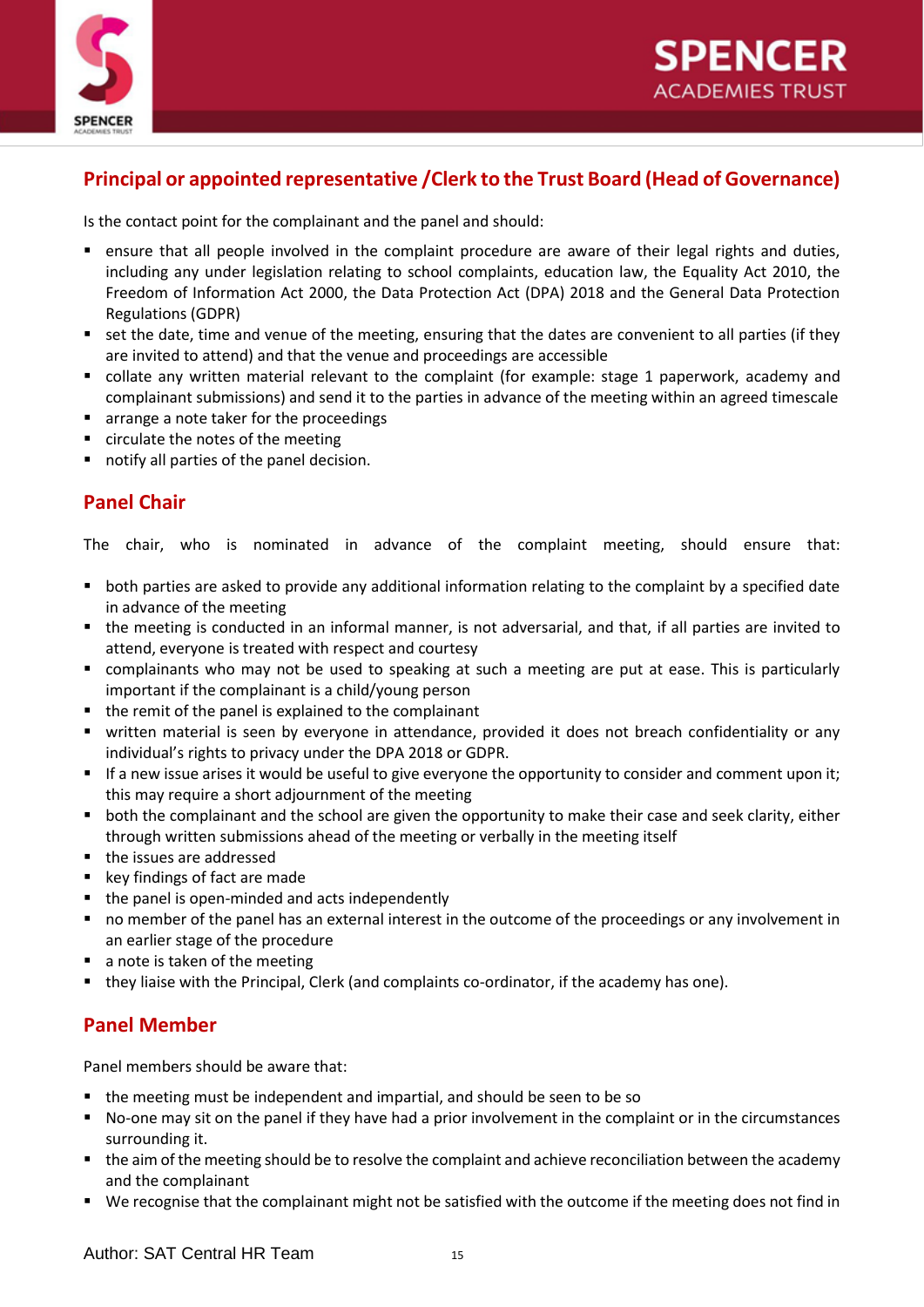



their favour. It may only be possible to establish the facts and make recommendations.

- many complainants will feel nervous and inhibited in a formal setting
- Parents/carers often feel emotional when discussing an issue that affects their child.
- extra care needs to be taken when the complainant is a child/young person and present during all or part of the meeting
- Careful consideration of the atmosphere and proceedings should ensure that the child/young person does not feel intimidated.
- The panel should respect the views of the child/young person and give them equal consideration to those of adults.
- If the child/young person is the complainant, the panel should ask in advance if any support is needed to help them present their complaint. Where the child/young person's parent is the complainant, the panel should give the parent the opportunity to say which parts of the meeting, if any, the child/young person needs to attend.
- However, the parent should be advised that agreement might not always be possible if the parent wishes the child/young person to attend a part of the meeting that the committee considers is not in the child/young person's best interests.
- the welfare of the child/young person is paramount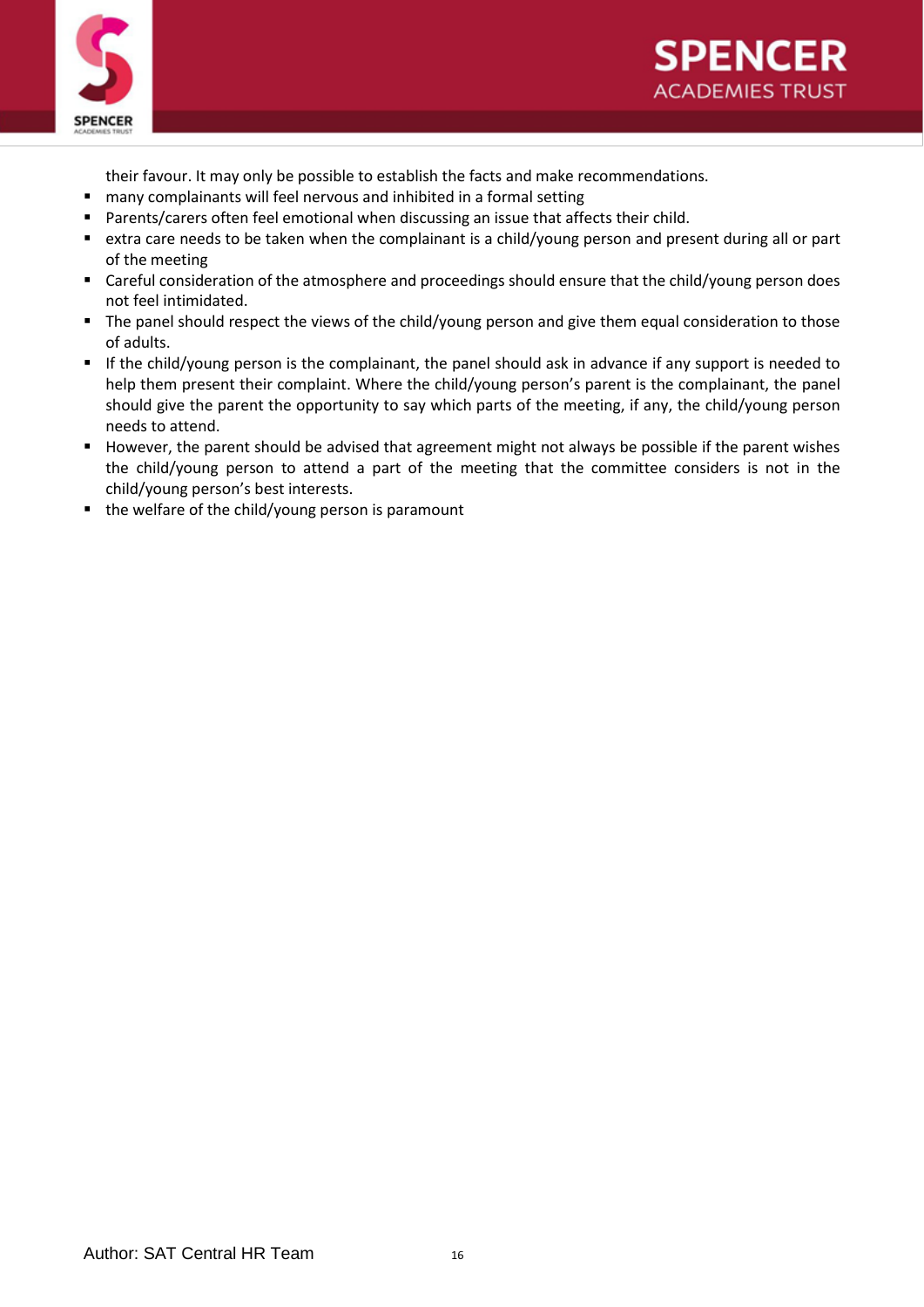



## **Complaint Form**

### **Formal complaint**

#### **Please provide as much detail as possible. All of the boxes expand to take additional text.**

| I am writing to make a formal complaint<br>against/about                                                                                                |  |
|---------------------------------------------------------------------------------------------------------------------------------------------------------|--|
| Please describe what your complaint is and when<br>it arose                                                                                             |  |
| What you think the Academy did wrong or did not<br>do. Include dates, names of witnesses etc.                                                           |  |
| Please provide details about the consequences of<br>what happened                                                                                       |  |
| What action, if any, have you already taken to try<br>to resolve your complaint? (who have you spoken<br>with or written to and what was the outcome?). |  |
| What do you think the Academy should do to re-<br>solve matters at this stage?                                                                          |  |
| Please list copies of any documents you are at-<br>taching to the complaint.                                                                            |  |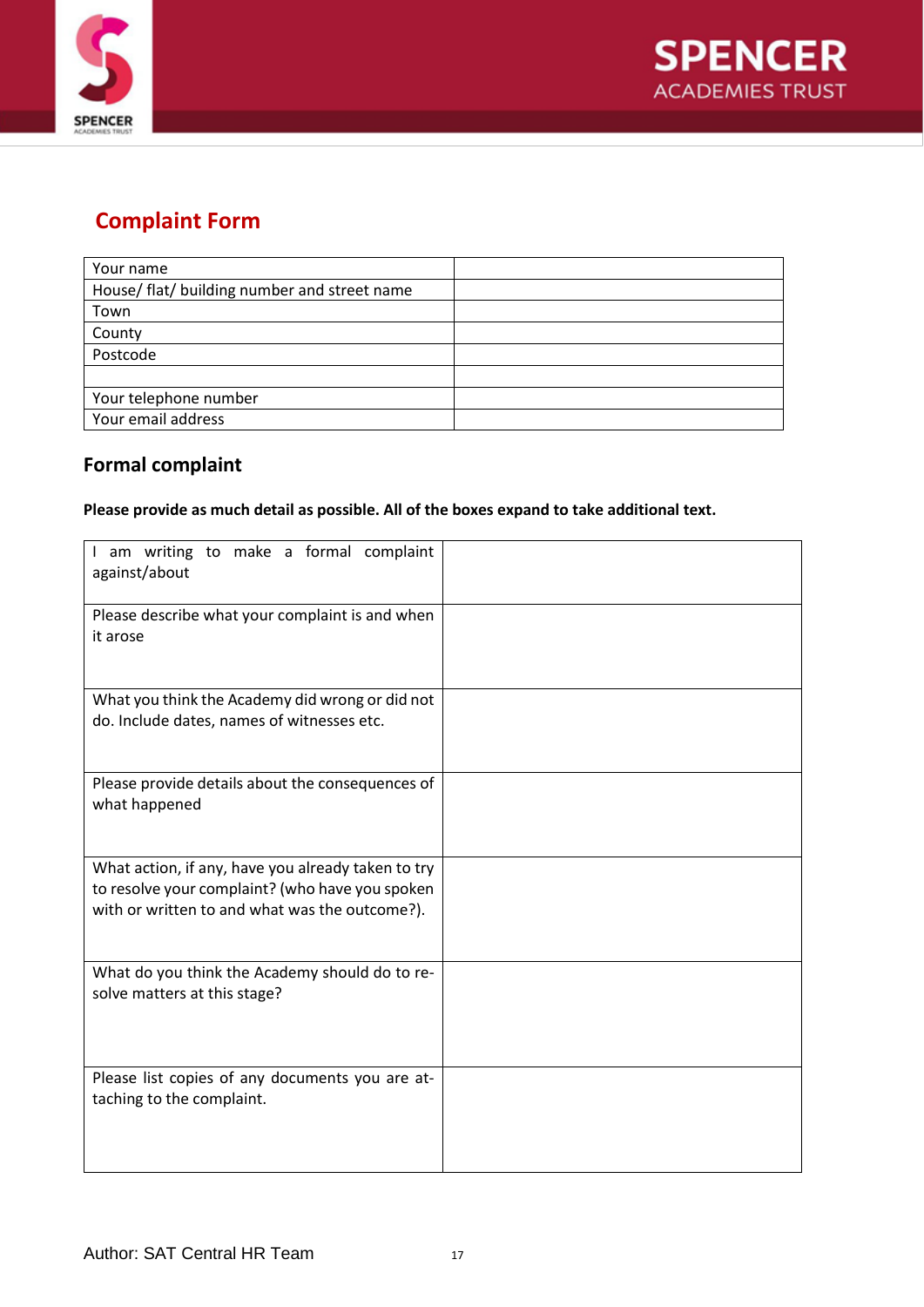



#### **Please consider if you give consent to share your personal data with any investigating officer or not. Please delete either**

I give my consent for information held in paper and electronic records in respect of my case to be made available to any allocated investigator. I consent to this confidential and sensitive data to be shared for that specific purpose. I realise that any information held about any third party cannot be shared without their specific consent.

Should it be necessary in the view of the investigator to seek that third party consent I give my approval that they may share sufficient information with that third party to enable that person to make an informed choice about whether or not to give consent to sharing that person's information with the investigator.

OR

I do not give my consent to share my personal data to an allocated investigating officer. I acknowledge that this may limit the scope of the complaint investigation.

Signed

Dated